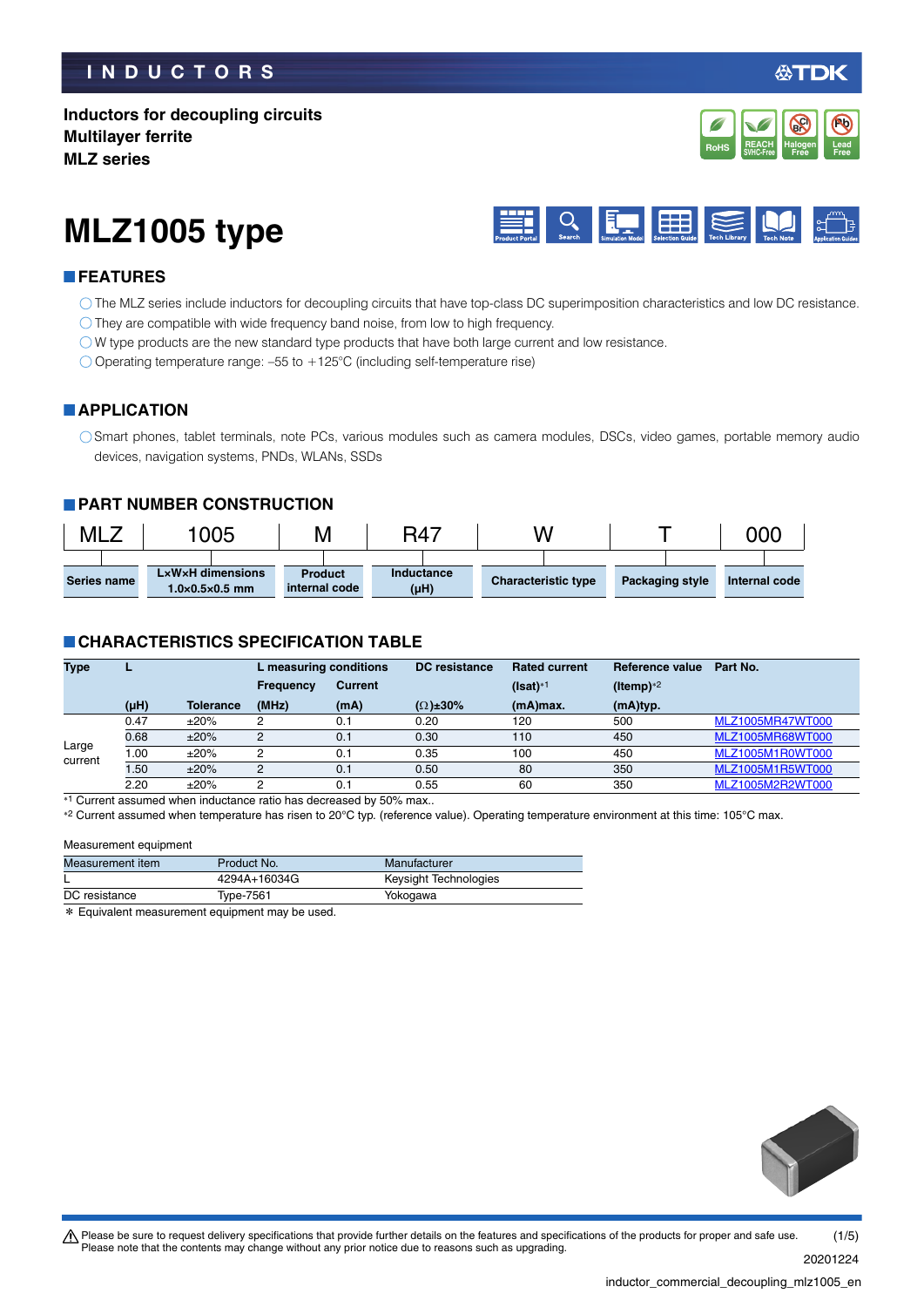## **MLZ1005 type**

### **L FREQUENCY CHARACTERISTICS**



Measurement equipment

| .                                               |                       |  |  |
|-------------------------------------------------|-----------------------|--|--|
| Product No.                                     | Manufacturer          |  |  |
| E4991A+16192A                                   | Keysight Technologies |  |  |
| * Equivalent measurement equipment may be used. |                       |  |  |

#### **INDUCTANCE VS. DC BIAS CHARACTERISTICS**



| Measurement equipment |                       |
|-----------------------|-----------------------|
| Product No.           | Manufacturer          |
| 4291B+16200A+16192A   | Keysight Technologies |

\* Equivalent measurement equipment may be used.

Please be sure to request delivery specifications that provide further details on the features and specifications of the products for proper and safe use.<br>Please note that the contents may change without any prior notice d 20201224 (2/5)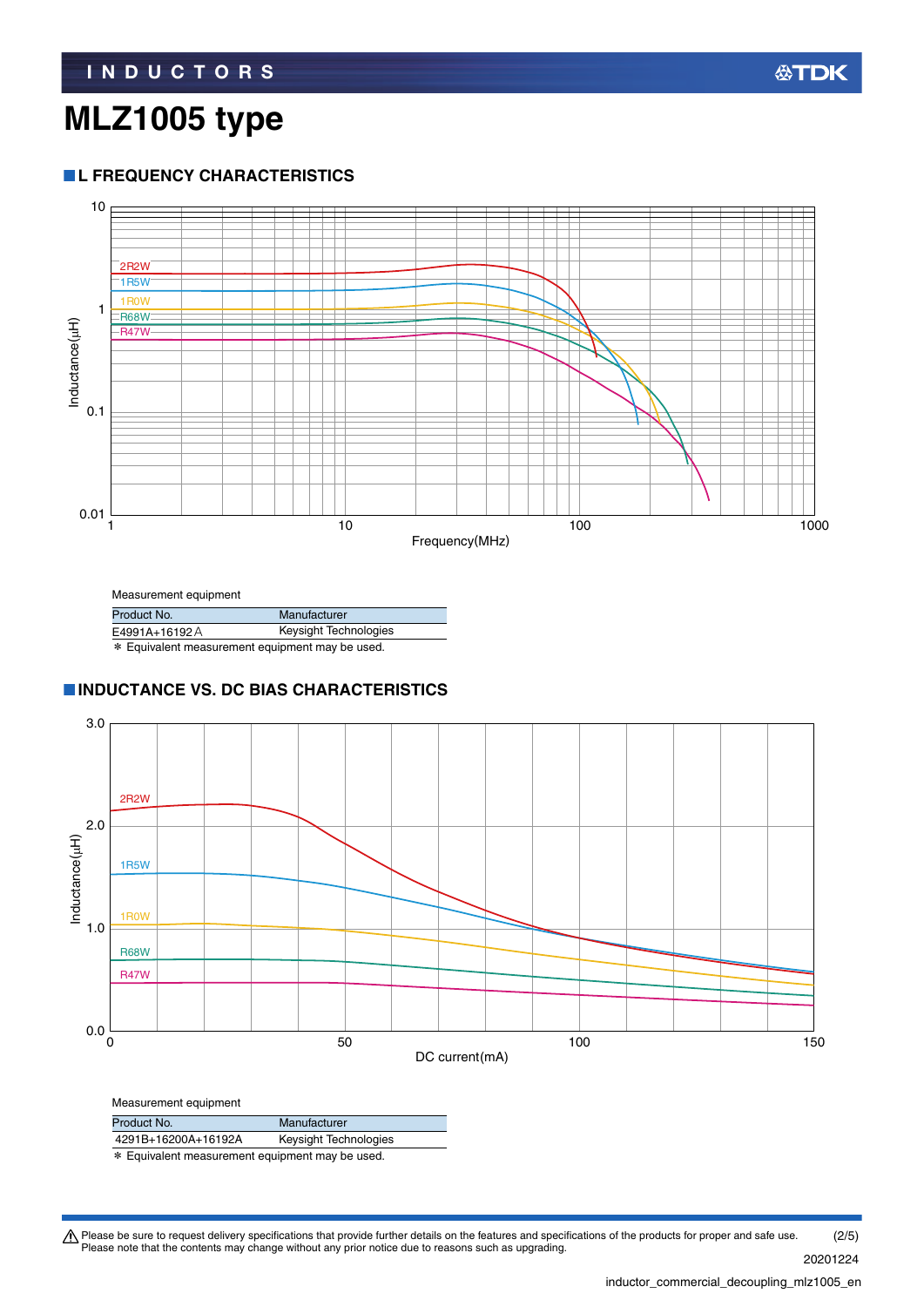# **MLZ1005 type**

## **IMPEDANCE VS. FREQUENCY CHARACTERISTICS**



Measurement equipment

| Product No.                                                | Manufacturer          |  |
|------------------------------------------------------------|-----------------------|--|
| E4991A+16192A                                              | Keysight Technologies |  |
| $\frac{1}{2}$ Equivalent measurement equipment may be used |                       |  |

Equivalent measurement equipment may be used.

Please be sure to request delivery specifications that provide further details on the features and specifications of the products for proper and safe use.<br>Please note that the contents may change without any prior notice d (3/5)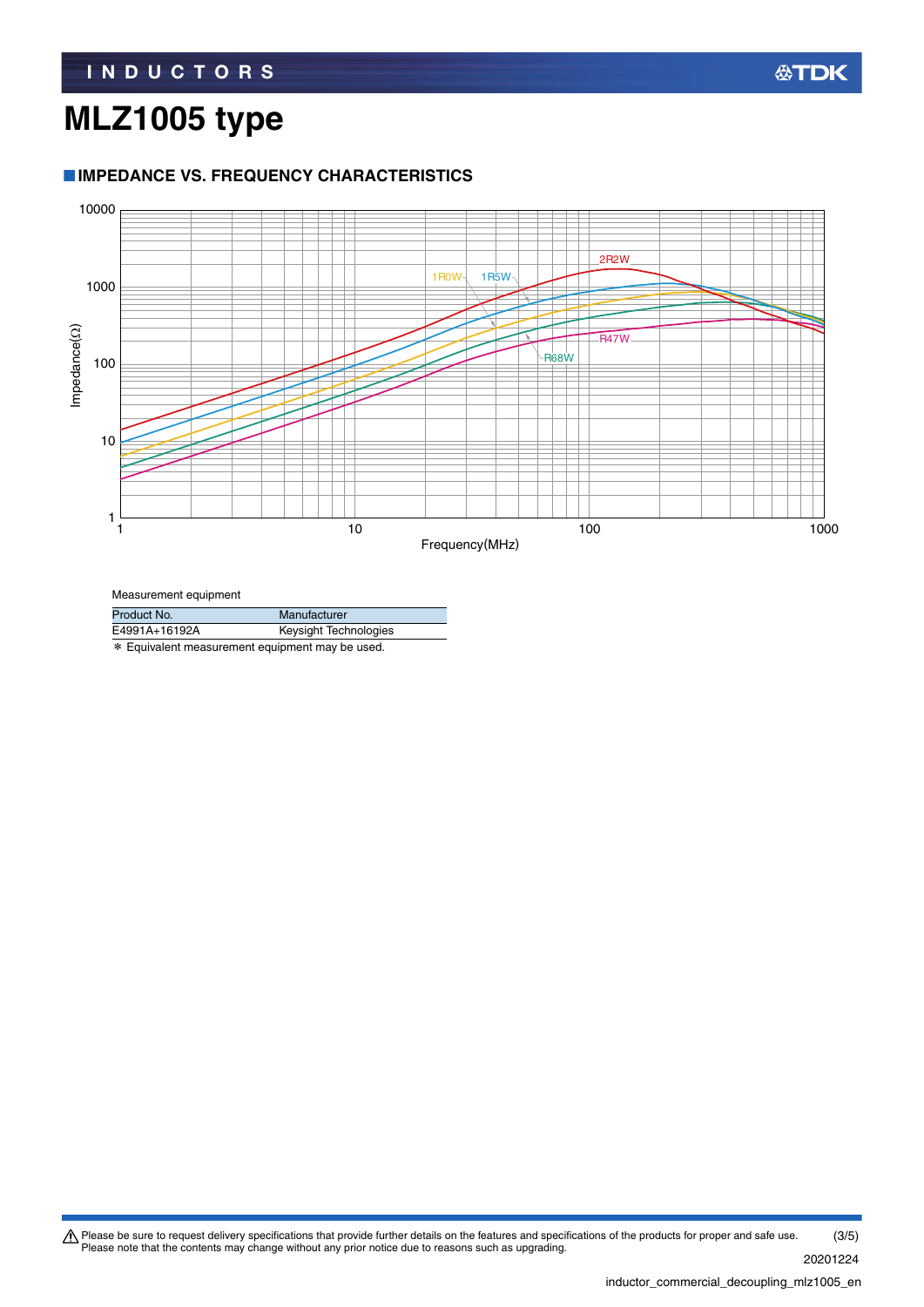## **MLZ1005 type**

## **SHAPE & DIMENSIONS**



Dimensions in mm

#### **PACKAGING STYLE**





Dimensions in mm

#### **TAPE DIMENSIONS**







#### **PACKAGE QUANTITY**

Package quantity 10000 pcs/reel

#### **TEMPERATURE RANGE, INDIVIDUAL WEIGHT**

| Operating<br>temperature range* | <b>Storage</b><br>temperature range** | <b>Individual</b><br>weight |
|---------------------------------|---------------------------------------|-----------------------------|
| $-55$ to $+125$ °C              | $-55$ to $+125$ °C                    | $1.2 \text{ mg}$            |
| $\sim$ $\sim$                   |                                       |                             |

\* Operating temperature range includes self-temperature rise.

\*\* The storage temperature range is for after the assembly.

#### **RECOMMENDED LAND PATTERN**





 $\bigwedge$  Please be sure to request delivery specifications that provide further details on the features and specifications of the products for proper and safe use. Please note that the contents may change without any prior notice due to reasons such as upgrading. (4/5)